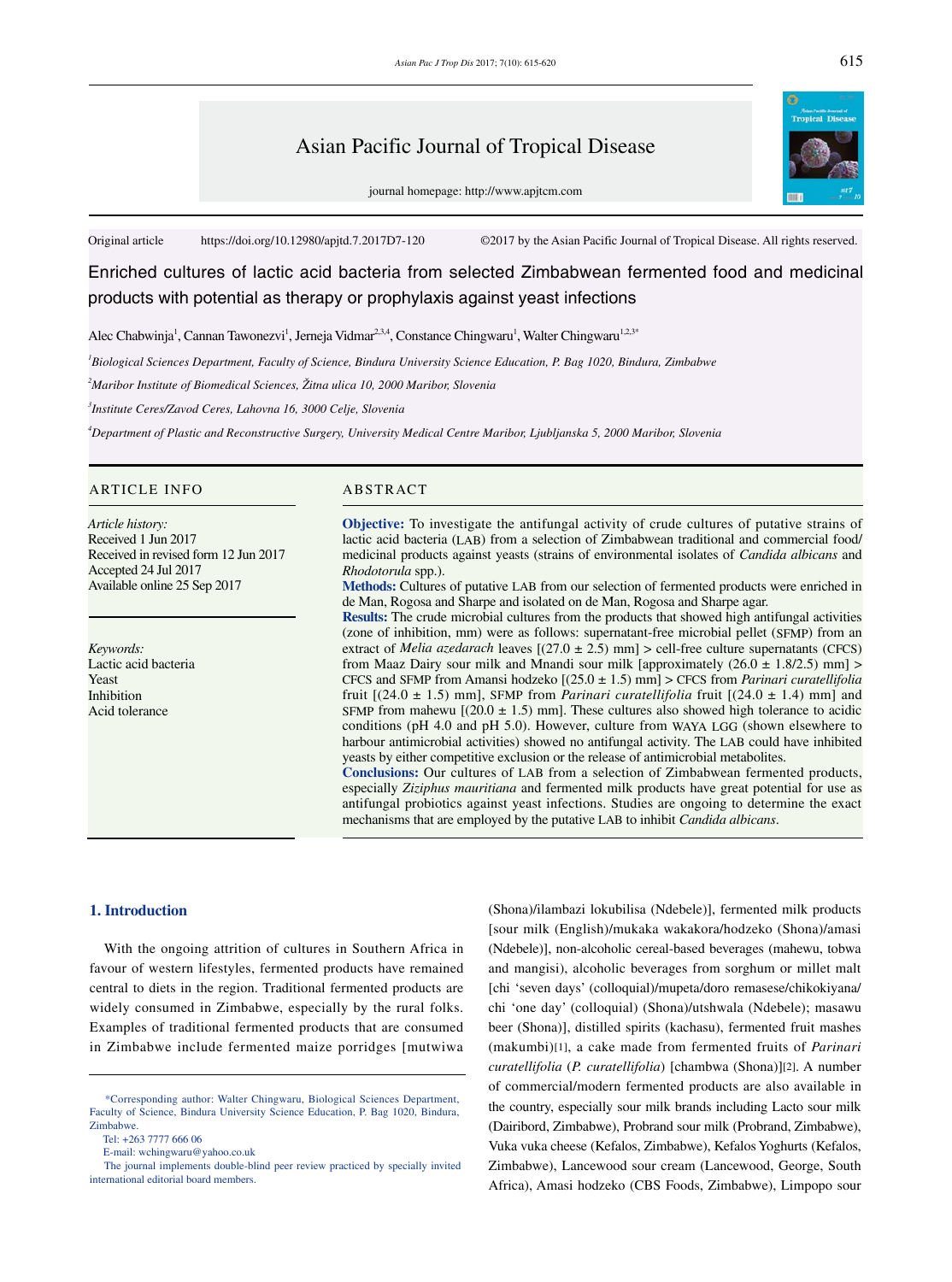milk, Mnandi sour milk (Zimbabwe), and alcoholic beverages, particularly traditional sorghum beer and Chibuku sorghum opaque beer (Delta Zimbabwe Limited).

 Probiotic microorganisms have been shown to have prophylactic and therapeutic effects against gastrointestinal diseases, particularly diarrhoea. With a high HIV prevalence rate (15.2% in the 15–49 years age group; 2015 data)[3], erratic outbreaks of diarrhoeal diseases[4,5] and high prevalence of sexually transmitted infections[6] that collectively co-occur with poverty[7], the use of complementary diets and medicines has remained central to maintaining wellness and treatment of diarrhoea among many residents of Zimbabwe.

 *Candida* species, *Rhodotorula mucilaginosa* and *Cryptococcus neoformans* are among the most frequent opportunistic yeast infections among HIV infected individuals[8]. Oral candidiasis has been shown to be one of the most common among all lesions among HIV-infected women (25%) who visited a health clinic in Zimbabwe in 2008[9]. Members of the genus *Rhodotorula*, frequently isolated in human environments, foods and beverages[10,11], have recently emerged as pathogens in HIV infected persons that present with meningitis[12,13]. *Rhodotorula* is one of the infrequent infections of the oral cavity, and can cause meningitis, endocarditis, ventriculitis, peritonitis, fungaemia, central venous catheter infection and keratitis[12]. While *Rhodotorula* is an uncommon opportunistic infection, it has emerged as a major cause of meningitis in HIV infected individuals[12]. With the high prevalence of HIV and the associated opportunistic infections that are frequently resistant to antibiotics, the discovery of novel complementary control measures is long overdue.

 Despite the widespread use of fermented products in the country, the relative contributions of the complement of such foods to human health have remained unappraised. We sought to determine the antimicrobial activities of putative lactic acid bacteria (LAB) that are present in traditional and commercial fermented products, and a selection of environments against a strain of *Salmonella* spp., a strain of *Escherichia coli* and two cultures of yeasts [*Candida albicans* (*C. albicans*) and *Rhodotorula* spp.].

#### **2. Materials and methods**

#### *2.1. Yeast isolates*

 Swab samples were collected from a female bathroom at Bindura University of Science Education. The samples were swabbed on potato dextrose agar (PDA), then the plates were incubated at 35 °C for 48 h. Isolation involved the streak plate procedure on PDA, simple staining with methylene blue and observation of peculiar oval shaped cells under a light microscope. The yeast isolates were identified using the conventional methods as described elsewhere[11,14]. Physiological and biochemical tests were used to characterise the putative yeast samples, including a gallery of fermentation of sugars, liquid assimilation of carbon compounds, assimilation of nitrogen compounds, growth at 25, 30, 37, 40, 42 and 45 °C, growth in vitamin free media, cycloheximide resistance, urease test and growth at high sugar concentrations. Following identification, isolates of *C. albicans* (Figure 1) and one of *Rhodotorula* spp. (Figure 2) were streaked on PDA slants and incubated under the same conditions as

above, following which they were stored under 4 °C until time of antimicrobial testing.



**Figure 1.** An isolate of *C. albicans* on PDA.



**Figure 2.** An isolate of *Rhodotorula* species on PDA.

## *2.2. Preparation of supernatant-free microbial pellets (SFMP) and cell-free culture supernatants (CFCS) of LAB*

 Our selection of fermented products, namely, commercial and traditionally fermented milk products, 'chambwa' cake, traditional and commercial sorghum beer, 'masawu' beer, rotten tomatoes and an extract from *Melia azedarach* (*M. azedarach*) plant (Table 1), were aseptically inoculated into de Man, Rogosa and Sharpe (MRS) broth medium (Oxoid, Basingstoke, United Kingdom). The MRS tubes were incubated in an anaerobic jar at 37 °C for 48 h. Each culture was neutralised to pH 7.0 by addition of 1 mol/L NaOH. The CFCS and SFMP were separated by centrifugation at 2000 r/min for 20 min. The pellet was washed twice with sterile ¼ Ringer's solution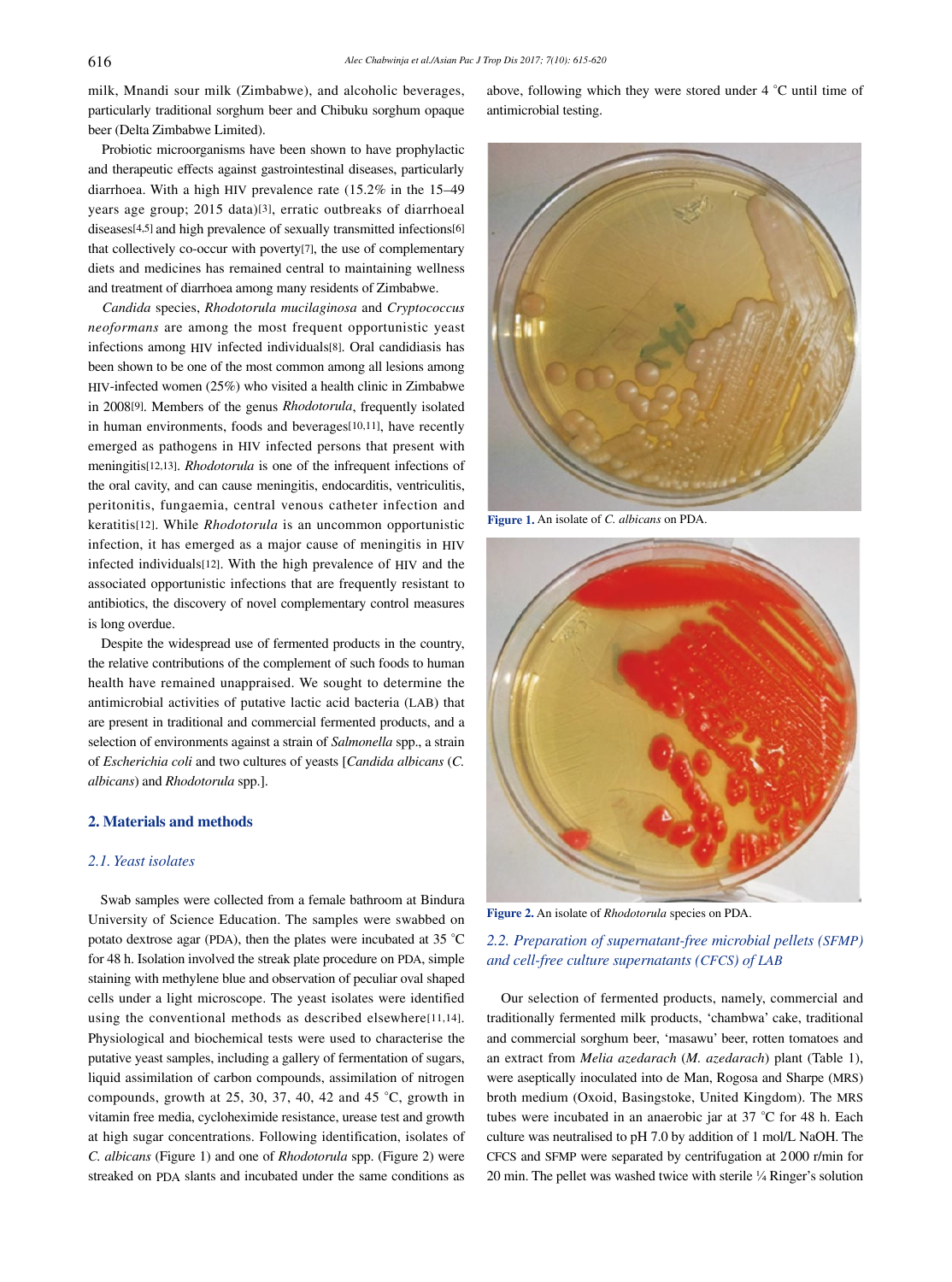(Sigma-Aldrich, Gillingham, UK), re-suspended in 3 mL of Ringer's solution and stored at 4 °C until time of use. The CFCS were passed through 0.22 µm pore size filters and stored at 4 °C until time of use. A proportion of the CFCS in Ringer's solution was collected, and that of the SFMP was mixed with 10% sterile glycerol and both were stored at –20 °C for subsequent characterisation. As back-up, part of the SFMP was streaked on MRS slants, incubated as described above (for LAB) and subsequently stored at 4 °C.

# *2.3. Isolation and characterisation of putative LAB*

Crude culture of putative LAB was streaked on MRS agar (Oxoid,

#### **Table 1**

Description of products used as sources of potential antifungal LAB.

|                  | Abbreviation Local name of         | English/Latin name                                                                                                               | Uses                                                                    | Source                                                                                        | Known microbial composition/Description                                                                                                                                                                                                        |
|------------------|------------------------------------|----------------------------------------------------------------------------------------------------------------------------------|-------------------------------------------------------------------------|-----------------------------------------------------------------------------------------------|------------------------------------------------------------------------------------------------------------------------------------------------------------------------------------------------------------------------------------------------|
| used             | product                            |                                                                                                                                  |                                                                         |                                                                                               |                                                                                                                                                                                                                                                |
| <b>MAH</b>       | Homemade<br>mahewu                 |                                                                                                                                  | Traditional beverage                                                    | Mutoko, Zimbabwe;<br>consumed around<br>Zimbabwe                                              | Naturally fermented beverage made from sorghum                                                                                                                                                                                                 |
| SMH              | Hodzeko sour<br>milk               | Sour milk                                                                                                                        | Traditional beverage/<br>relish                                         | Mutoko, Zimbabwe;<br>consumed around<br>Zimbabwe                                              | Naturally fermented cows' milk                                                                                                                                                                                                                 |
| MAE              | Fermenting M.                      | Chinaberry tree, pride of India, bead-<br>azedarach extract tree, Cape lilac, syringa berry tree,<br>Persian lilac, Indian lilac | Traditional medicine<br>against sexually<br>transmitted diseases        | Goromonzi, Zimbabwe;<br>used around Zimbabwe                                                  | An extract from <i>M. azedarach</i>                                                                                                                                                                                                            |
| ZMB              | Masawu beer                        | Jujube beer                                                                                                                      | Lightly alcoholic/non- Mutoko, Zimbabwe;<br>alcoholic beverage          | consumed around<br>Zimbabwe                                                                   | Alcoholic beverage made from fruits of Z.<br>mauritiana/Ziziphus jujuba (L.) Lam. beer                                                                                                                                                         |
| FZMF             | Masawu fruit                       | Jujube fruits                                                                                                                    | Traditional food/wild<br>fruit                                          | Mutoko, Zimbabwe;<br>consumed around<br>Zimbabwe                                              | Z. mauritiana/Ziziphus jujuba (L.) Lam./Jujube<br>fruits                                                                                                                                                                                       |
| PCFC             | P. curatellifolia<br>fruit cake    | Chambwa (Shona), cake from Hissing Cake (food)<br>tree fruit/Mobola plum cake (English)                                          |                                                                         | Mutoko, Zimbabwe;<br>consumed in Mashonaland<br>East Province (primarily<br>Mutoko), Zimbabwe | A cake made from an extract from <i>P. curatellifolia</i><br>Planch. ex Benth. fruits, finger millet powder and<br>water                                                                                                                       |
| <b>DTOM</b>      | Decomposing<br>tomatoes            | Tomatoes                                                                                                                         | Food                                                                    | Mutoko, Zimbabwe;<br>frequently used around<br>Zimbabwe                                       | Rotten tomatoes (Solanum lycopersicum)                                                                                                                                                                                                         |
| KCC              | Kefalos cheddar<br>cheese          | Commercial cheese                                                                                                                | Cheese/food                                                             | Manufactured by Kefalos,<br>Harare, Zimbabwe                                                  | A cheese made from cows' milk fermented using<br>an unknown microbial culture                                                                                                                                                                  |
| LSC <sub>.</sub> | Lancewood sour Sour cream<br>cream |                                                                                                                                  | Sour cream/food                                                         | Manufactured by<br>Africa, sold in Zimbabwe                                                   | Cream made from cows' milk fermented using an<br>Lancewood, George, South unknown microbial culture                                                                                                                                            |
| <b>AHSM</b>      | Amasi hodzeko                      | Sour milk                                                                                                                        |                                                                         | Beverage/relish (food) Manufactured by CBS<br>Foods, Harare, Zimbabwe                         | Sour milk product made from cows' milk<br>fermented using an unknown microbial culture                                                                                                                                                         |
| <b>LLSM</b>      | Limpopo sour<br>milk               | Sour milk                                                                                                                        | Beverage/relish (food)                                                  |                                                                                               | Sour milk product made from cows' milk<br>fermented using an unknown microbial culture                                                                                                                                                         |
| <b>MDSM</b>      | Mnandi sour milk Sour milk         |                                                                                                                                  | Beverage/relish (food)                                                  |                                                                                               | Sour milk product made from cows' milk<br>fermented using an unknown microbial culture                                                                                                                                                         |
| <b>TOB</b>       | Traditional<br>opaque beer         | chi 'seven days' (colloquial)/mupeta/<br>doro remasese/chikokiyana/chi 'one<br>day'(Shona)/utshwala (Ndebele)                    | Alcoholic beverage<br>(opaque beer)                                     | Mutoko, Zimbabwe                                                                              | A traditional opaque beer brewed primarily from<br>sorghum and maize                                                                                                                                                                           |
| PCF              | P. curatellifolia<br>fruit         | Hissing tree, Mobola plum (English)<br>Mubuni, Muchakata, Muhacha,<br>Muisha (Shona), Umkhuna (Ndebele)                          | Food                                                                    | Mutoko, Zimbabwe                                                                              | Fruits consumed in Zimbabwe when ripe as fruits<br>or used to make products such as 'chambwa' cake<br>in Mutoko area of Zimbabwe                                                                                                               |
| <b>MDL</b>       | Maaz Dendairy<br>Lacto sour milk   |                                                                                                                                  | Beverage/relish (food) Kwekwe, Zimbabwe                                 |                                                                                               | Sour milk product made from cows' milk<br>fermented using an unknown microbial culture                                                                                                                                                         |
| <b>KVC</b>       | Kefalos Vuka<br>vuka cheese        |                                                                                                                                  | Cheese/food                                                             | Harare, Zimbabwe                                                                              | A cheese made from cows' milk fermented using<br>an unknown microbial culture                                                                                                                                                                  |
| <b>CHOB</b>      | Chibuku opaque<br>beer             | 'Super beer' in Zimbabwe; doro<br>remasese/hwahwa (Shona); utshwala<br>(Ndebele)                                                 | Alcoholic beverage<br>(opaque beer)                                     | Harare, Zimbabwe                                                                              | A commercial opaque beer brewed primarily<br>from sorghum and maize, manufactured by Delta<br>Corporation, Harare, Zimbabwe                                                                                                                    |
|                  | WAYA LGG WAYA LGG                  | Antimicrobial probiotic product                                                                                                  | A commercial<br>probiotic antidiarrheal d.o.o., Slovenia and<br>proquet | Available from Medis<br>internationally                                                       | An antimicrobial probiotic product available from<br>Medis d.o.o., Slovenia, containing L. rhamnosus<br>LGG, which is sold internationally with claims<br>that it has antimicrobial activities against agents of<br>gastroenteritis infections |
| PL               | Prolife                            |                                                                                                                                  | A commercial<br>probiotic<br>antidiarrhoeal product Rijeka, Croatia     | Manufactured by Jadran-<br>Galenski Laboratorij d.d.,                                         | A probiotic product containing $2.6 \times 10^8$<br>living bacterial cells/mL (Bacillus coagulans,<br>Lactobacillus acidophilus, Streptococcus<br>thermophilus and Lactobacillus bulgaricus,<br>Bifidobacterium bifidum)                       |
| P <sub>J</sub>   | Probio Junior                      |                                                                                                                                  | A commercial<br>probiotic<br>antidiarrhoeal product                     | Manufactured by Fidimed,<br>Trzin, Slovenia                                                   | Containing $1 \times 10^9$ CFU per bag, namely,<br>Lactobacillus casei, L. rhamnosus, Streptococcus<br>thermophilus, Bifidobacterium breve, Lactobacillus<br>acidophilus, Bifidobacterium infantis and<br>Lactobacillus bulgaricus             |
| BG               | BioGaia                            |                                                                                                                                  | A commercial<br>probiotic<br>antidiarrhoeal product                     | Manufactured by BioGaia<br>AB, Stockholm, Sweden                                              | Containing $2 \times 10^9$ CFU/mL, sunflower oil,<br>medium chain triglyceride oil and Lactobacillus<br>reuteri DSM 17938 (Lactobacillus reuteri<br>Protectis)                                                                                 |

*Z. mauritiana*: *Ziziphus mauritiana* Lam.; *L. rhamnosus*: *Lactobacillus rhamnosus*.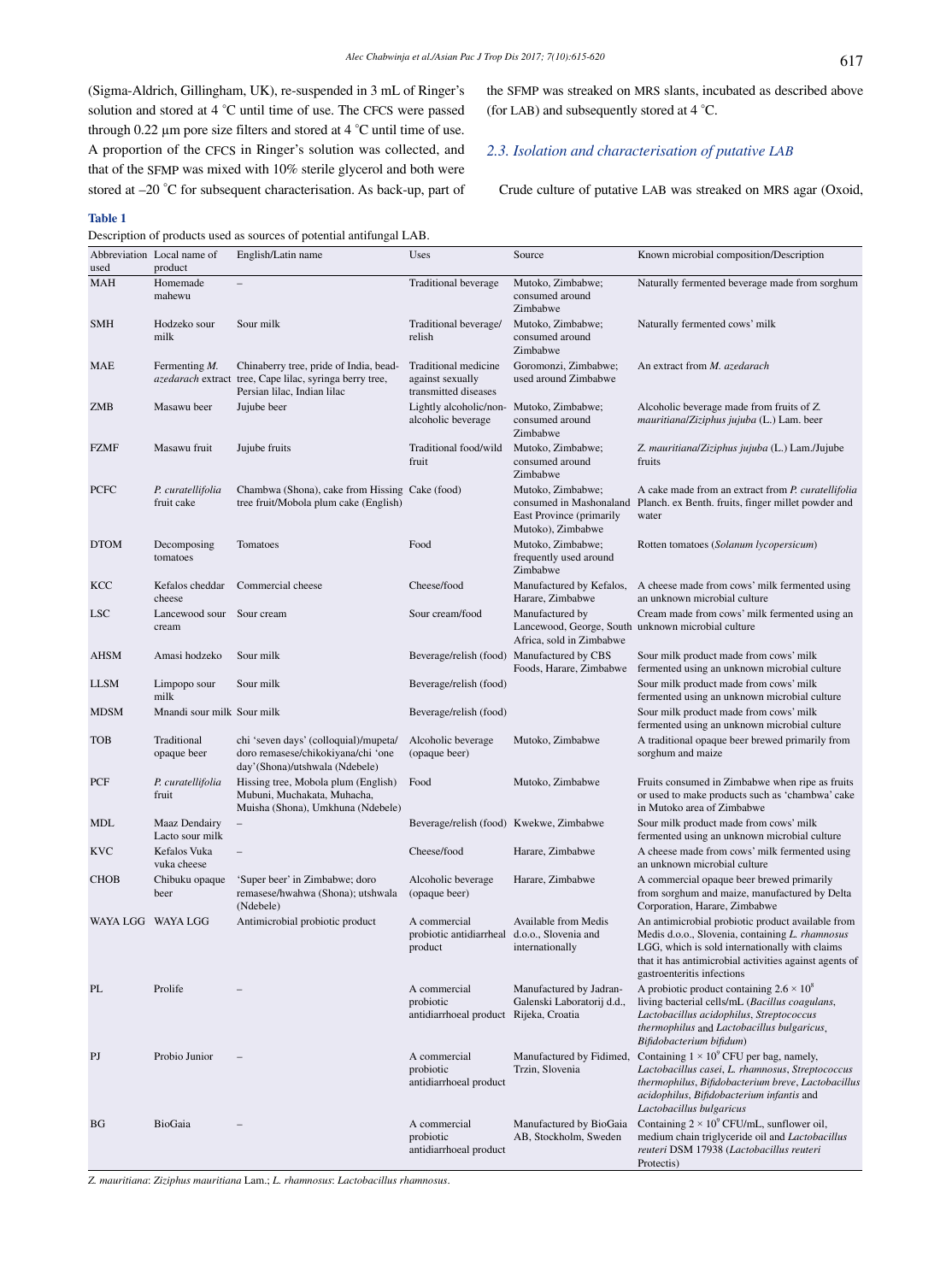Basingstoke, United Kingdom), following which the plates were incubated in an anaerobic jar at 37 °C for 48 h. Isolated colonies that showed different characteristics were purified on MRS agar then incubated as described above. After 48 h incubation, colonies were stained following the classic Gram staining protocol. All isolates that were deemed typical of LAB were collected and inoculated on slants of MRS agar and in MRS broth. The slants and broth tubes were incubated under the same conditions as above, following which the former was stored at 4  $^{\circ}$ C and the latter at  $-20$   $^{\circ}$ C in 10% sterile glycerol.

#### *2.4. Acid tolerance*

 The acid tolerance assay was tested in accordance with a protocol described by Lee *et al.*[15] with modifications. Briefly, each crude or LAB isolates (SFMP) were re-suspended in sterile Ringer's solution (in triplicate) and concentrations were adjusted to an optical density (OD) of 0.2 at 620 nm using a Biobase EL 10B Microplate Reader (Jinan, China) (equivalent to a concentration lying between 7 to 8 log CFU/mL). The acid tolerance test was studied in MRS with pH adjusted to 4, 5 and 7. Each broth containing tube was inoculated with 1 mL of each culture. 100μL of each culture was inoculated in the MRS broth tubes incubated anaerobically at 37 °C for 18 h. After incubation, growth of the cultures was measured at 620 nm using Biobase EL 10B Microplate Reader (Jinan, China). Tolerance to acidic condition was estimated by comparing log 10 OD values after exposure to acidic (pH 4.0 and pH 5.0) and normal (pH 7/control) conditions. The following equation was used[15]:

Acid tolerance =  $[(Log OD (620 nm after 18 h of exposure) - Log$ OD (620 nm at 0 h of exposure)/Log OD (620 nm at 0 h of exposure]  $\times$  100

#### *2.5. Antifungal activity*

 A strain of *Rhodotorula* spp. and *C. albicans* was inoculated into potato dextrose broth and incubated as described above. After 48 h, absorbance of the yeast cultures was adjusted to a McFarland equivalent of 0.2 at 620 nm in a Biobase EL 10B Microplate Reader (Jinan, China). The adjusted cultures were swabbed on PDA. Wells were then drilled into the agars using an auger (9 mm). Then, 60μL of CFCS or pellet cultures from the fermented products were introduced into triplicate wells. The plates were dried for 30min at room temperature and then incubated aerobically at 37 °C for 48h. Antimicrobial activities were evaluated in terms of the zones of clearance as follows: inhibition zones greater than 20mm, 10 to 20mm, and less than 10mm were considered strong, intermediate, and low inhibitions, respectively.

#### **3. Results**

 As shown in Figures 1 and 2, *C. albicans* and *Rhodotorula* species were successfully isolated on PDA which supported the growth of yeast. Putative LAB from a fermented extract of *M. azedarach*, Amansi hodzeko sour milk, Mnandi sour milk (MNSM), fermenting *P. curatelifolia* fruits (FPCF) and Maaz Dendairy sour milk showed 'strong inhibition' against a strain of *Rhodotorula* spp. and one of *C. albicans*. SFMP and CFCS from the same products above (AME, AHSM, MNSM, FPCF, MDSM) and Kefalos cheddar cheese had significantly greater inhibition than those from control antimicrobial products (WAYA LGG, Prolife, Probio Junior and BioGaia) and a pure culture of *L. rhamnosus* LGG strain (*P* < 0.05). Washed LAB cells from mahewu (a lightly-alcoholic beverage), *M. azedarach*, *Z. mauritiana* beer, fermenting *Z. mauritiana* fruit, a cake made from fermented fruits of *P. curatelifolia* and Kefalos Vuka Vuka cheese showed significantly greater inhibitory activity against *C. albicans* than CFCS; and those from *M. azedarach*, fermenting *Z. mauritiana* fruit and *P. curatelifolia* fruit cake had significantly greater inhibitory activity than CFCS against *Rhodotorula* spp. (*P* < 0.05) (Figure 3).

 Cultures of LAB from fermented *Z. mauritiana*, Amansi hodzeko sour milk, and Maaz Dendairy sour milk showed similar acid tolerance (greater or insignificantly lower) to pH 4.0 as WAYA LGG, while fermented *Z. mauritiana*, Amansi hodzeko sour milk, Maaz Dendairy sour milk and *Z. mauritiana* (ZMD) showed similar acid tolerance to pH 5.0 as WAYA LGG (Figure 4).



*Rhodotorula* spp. SFMP *Rhodotorula* spp. CFCS *C. albicans* SFMP *C. albicans* CFCS

**Figure 3.** Inhibition of putative isolates of *C. albicans* and *Rhodotorula* species by washed pellet cultures and CFCS of LAB from samples of fermented food/beverages enriched in MRS broth.

Inhibition was classified as follows: strong (mean clearance zone  $\geq 20$  mm), intermediate (mean clearance zone lying between 10 and 20 mm) and low (mean clearance zone lying between 10 and 20 mm).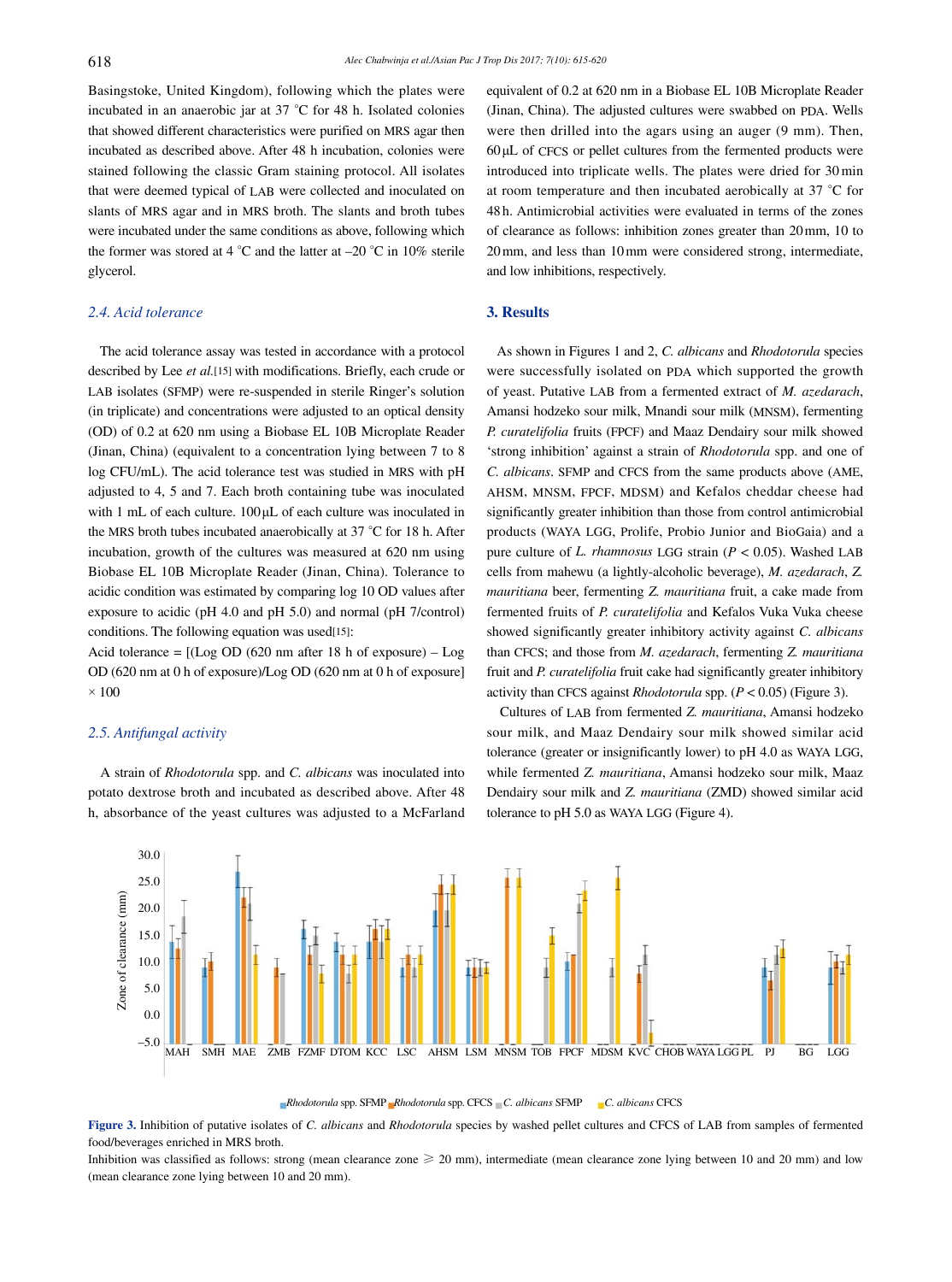

 $pH 4$  pH 5 pH 7

**Figure 4.** Acid tolerance of crude cultures of LAB from samples of fermented food/beverages after exposure for 18 h in MRS broth. Tolerance to acid was considered satisfactory if the culture grew as much as (the same/insignificantly lower than) or better than a culture of WAYA LGG in MRS.

#### **4. Discussion**

 Antimicrobial activities of SFMP and CFCS from a selection of fermented products showed variable activities, with those from a fermented extract of *M. azedarach*, Amansi hodzeko sour milk, MNSM, FPCF and Maaz Dendairy sour milk which showed 'strong inhibition' against a strain of *Rhodotorula* spp. and one of *C. albicans*. Additionally, SFMP and CFCS from AME, AHSM, MNSM, FPCF, MDSM and Kefalos cheddar cheese exhibited significantly greater inhibition than those from control antimicrobial products (WAYA LGG, Prolife, Probio Junior and BioGaia) and a pure culture of *L. rhamnosus* LGG strain (*P* < 0.05). Washed LAB cells from mahewu (a lightly-alcoholic beverage), *M. azedarach*, *Z. mauritiana* beer, fermenting *Z. mauritiana* fruit, a cake made from fermented fruits of *P. curatelifolia* and Kefalos Vuka vuka cheese showed significantly greater inhibitory activity against *C. albicans* than CFCS; and those from *M. azedarach*, fermenting *Z. mauritiana* fruit and *P. curatelifolia* fruit cake had significantly greater inhibitory activity than CFCS against *Rhodotorula* spp. (*P* < 0.05) (Figure 3). Antimicrobial activity of LAB isolated from fermented foods has also been reported in studies on LAB strains isolated from fermented foods elsewhere, particularly tarhana[16], katak[17] and kefir[18]. Katak is a Bulgarian dairy product with strong inhibition activity against fungal growth, particularly mycelial growth[17]. Kefir, a fermented milk product with origins in Northern Ossetia within the Caucasus Mountains region, is known to harbour strong antimicrobial activities similar to those of ampicillin, azithromycin, ceftriaxone, amoxicillin, and ketoconazole[18].

 To the best of our knowledge, the current report is first to show antimicrobial activities of fermented products in Zimbabwe, let alone the direct inhibition of yeasts by non-replicating cells of LAB *in vitro*.

 CFCS of cultures from Amasi hodzeko sour milk, MNSM, Maaz Dendairy sour milk and a control isolate of *L. rhamnosus* GG (ATCC 53103) showed significantly greater inhibitory activity than washed cells against the two yeasts ( $P < 0.05$ ), implying the LAB that were cultured from these products released metabolites with high antimicrobial activity against the yeasts. Cell free supernatants of cultures from the fermented dairy products above are thought to have exerted their antimicrobial activities through the modulation of pH and activities of microbial metabolites such as bacteriocins that accumulate during fermentation[19].

 Based on this preliminary finding, we hypothesise that the LAB in our selection of fermented products may exert their antimicrobial activities via (i) direct inhibition of yeasts (antagonism), perhaps through competitive exclusion, (ii) release of antimicrobial metabolites, or (iii) quorum sensing based exclusion. A recent study has shown that *Lactobacillus* species possess a strain specific spectrum and mechanism of inhibitory activities against different moulds based on various factors such as release of organic acid such as lactic acid, hydrogen peroxide production and protein compounds[16]; it is however important to isolate specific strains from samples to determine their mechanism of inhibition *in vitro*. The inhibition of fungi by LAB from different environments including fermented milk products has been shown elsewhere[16,17,20,21].

 Our results also showed similar acid tolerance of LAB cultures obtained from fermented *Z. mauritiana*, Amansi hodzeko sour milk and Maaz Dendairy sour milk to pH 4.0 compared to that of WAYA LGG. Further, LAB cultures from fermented *Z. mauritiana*, Amansi hodzeko sour milk, Maaz Dendairy sour milk and *Z. mauritiana* beer showed similar acid tolerance to pH 5.0 compared to that of WAYA LGG. Acid tolerance in LAB strains isolated from fermented foods has been reported in other studies[22].

 Based on our findings, we report high antimicrobial activities of a crude supernatant-free microbial culture obtained from a fermented extract of *M. azedarach* showing significant inhibition, compared to control antimicrobial cultures (WAYA LGG, PL, PJ and BG) against *Rhodotorula* spp. and *C. albicans* strains (*P* < 0.02). Further, CFCS from *M. azedarach* (natural product), Amansi hodzeko sour milk (commercial Zimbabwean product) and Mnandi sour milk (commercial Zimbabwean product) had significant inhibitory effect against a strain of *Rhodotorula* spp. (*P* < 0.02), while Amansi hodzeko sour milk, Mnandi sour milk and fermenting *P. curatelifolia* fruits (a natural product) showed significant effect against a strain of *C. albicans* (*P* < 0.04). Similarly, crude cultures of LAB from fermented *Z. mauritiana*, Amansi hodzeko sour milk and Maaz Dendairy sour milk showed reasonably high tolerance